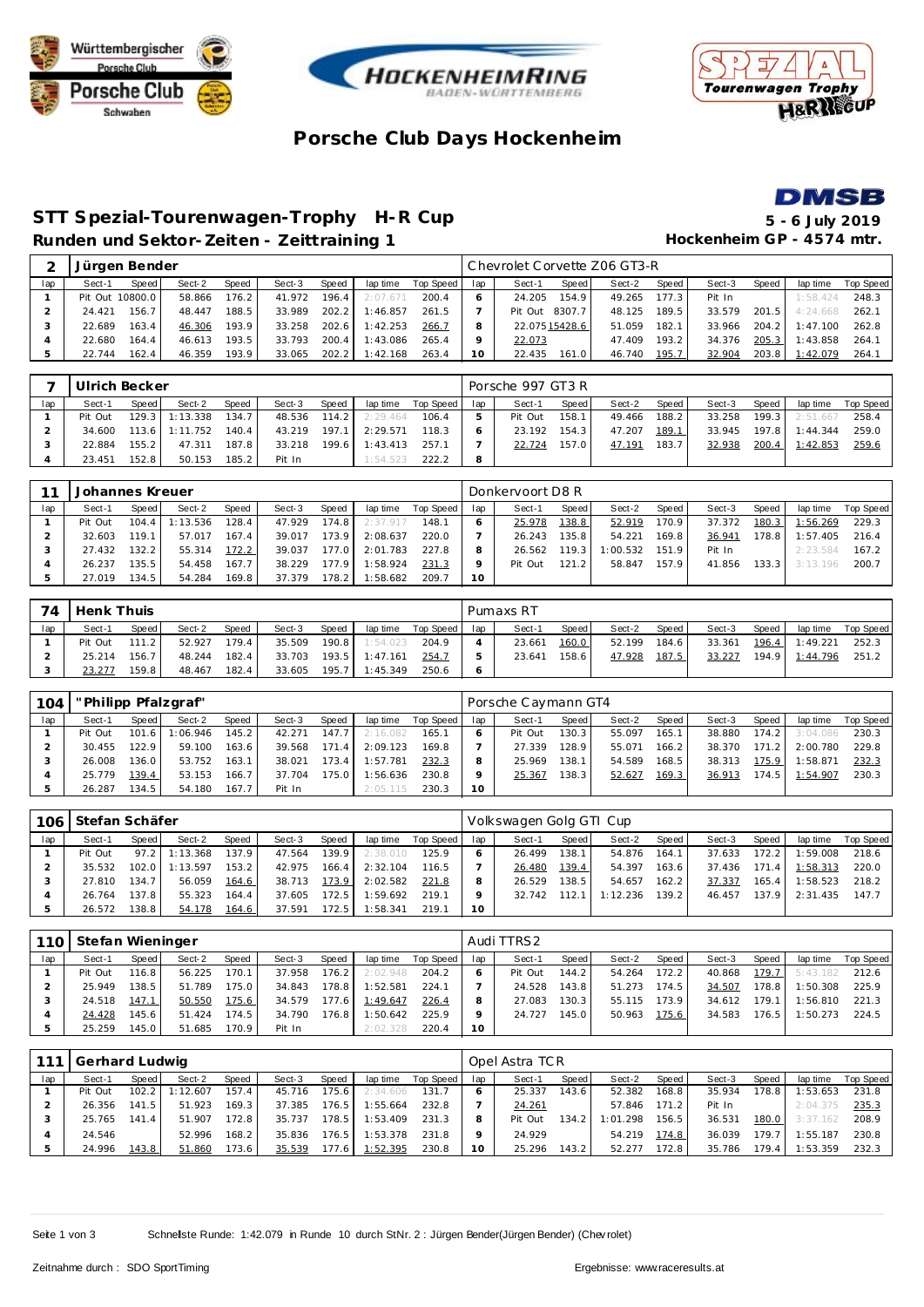





## **Porsche Club Days Hockenhe im**



#### **STT Spezial-Tourenwagen-Trophy H-R Cup 5 - 6 July 2019 Runden und Sektor-Zeiten - Zeittraining 1 Hockenheim GP - 4574 mtr.**

| 112 | Edy Kamm |       |          |       |        |       |          |                    |     | Seat Cup |       |        |       |        |       |          |           |
|-----|----------|-------|----------|-------|--------|-------|----------|--------------------|-----|----------|-------|--------|-------|--------|-------|----------|-----------|
| lap | Sect-1   | Speed | Sect-2   | Speed | Sect-3 | Speed |          | lap time Top Speed | lap | Sect-1   | Speed | Sect-2 | Speed | Sect-3 | Speed | lap time | Top Speed |
|     | Pit Out  | 111.3 | 1:02.762 | 154.1 | 41.645 | 158.4 | 2:17.753 | 150.8              | 5   | 25.343   | 141.0 | 52.008 | 168.0 | 35.425 | 177.3 | 1:52.776 | 227.4     |
|     | 28.337   | 139.5 | 55.285   | 163.6 | 38.066 | 175.3 | 2:01.688 | 222.7              |     | 27.622   | 130.3 | 54.450 | 162.9 | 36.917 | 177.6 | 1:58.989 | 213.0     |
|     | 26.773   | 142.3 | 54.725   | 165.6 | 36.756 | 172.0 | 1:58.254 | 224.5              |     | 26.119   | 140.8 | 53.110 | 166.4 | Pit In |       | 2:05.300 | 229.3     |
|     | 25.494   | 140.3 | 52.267   | 170.9 | 35.744 | 172.5 | 1:53.505 | 226.4              | 8   |          |       |        |       |        |       |          |           |

|     | 114   Pablo Briones |         |          |       |        |       |          |           |     | Porsche 997GT3 |       |        |       |        |       |          |           |
|-----|---------------------|---------|----------|-------|--------|-------|----------|-----------|-----|----------------|-------|--------|-------|--------|-------|----------|-----------|
| lap | Sect-1              | Speed   | Sect-2   | Speed | Sect-3 | Speed | lap time | Top Speed | lap | Sect-1         | Speed | Sect-2 | Speed | Sect-3 | Speed | lap time | Top Speed |
|     | Pit Out             | 122.4   | 1:04.801 | 125.7 | 41.641 | 160.0 | 2:17.378 | 157.7     |     | 25.438         | 135.8 | 55.025 | 175.0 | 38.260 | 193.2 | 1:58.723 | 261.5     |
|     | 27.235              | 143.6 l | 51.994   | 182.7 | 36.468 | 193.2 | 1:55.697 | 257.8     |     | 25.822         | 145.2 | 56.140 | 170.9 | Pit In |       | 2:14.596 | 256.5     |
|     | 25.562              | 150.4   | 50.629   | 182.7 | 36.769 | 190.5 | 1:52.960 | 264.7     |     |                |       |        |       |        |       |          |           |

|     | 115   Klaus Horn |         |                |       |        |       |          |           |     | Porsche 997 GT3 |        |        |       |        |       |          |           |
|-----|------------------|---------|----------------|-------|--------|-------|----------|-----------|-----|-----------------|--------|--------|-------|--------|-------|----------|-----------|
| lap | Sect-1           | Speed I | Sect-2         | Speed | Sect-3 | Speed | lap time | Top Speed | lap | Sect-1          | Speed  | Sect-2 | Speed | Sect-3 | Speed | lap time | Top Speed |
|     | Pit Out          | 112.5   | 1:00.325       | 173.4 | 52.460 | 183.7 | 2:27.468 | 162.7     |     | Pit Out         | 145.01 | 49.698 | 182.1 | 37.173 | 194.9 | 3:13.140 | 255.3     |
|     | 29.998           | 109.5   | 1:02.937       | 180.9 | 35.527 | 191.2 | 2:08.462 | 140.8     |     | 23.659          | 148.1  | 57.801 | 173.1 | 36.651 | 193.2 | 1:58.111 | 251.7     |
|     | 24.009           | 150.6   | 49.526         | 181.5 | 35.126 | 192.9 | 1:48.661 | 253.5     |     | 23.688          | 160.7  | 49.050 | 186.5 | 34.575 | 195.7 | 1:47.313 | 259.6     |
|     | 24.123           |         | 151.9 1:01.207 | 125.4 | Pit In |       | 2:14.883 | 255.9     | 8   |                 |        |        |       |        |       |          |           |

| 117 | l Ronald Schütz<br>Speed<br>Speed<br>Sect-2<br>Speed I<br>Sect-3<br>lap time<br>Sect-1<br>147.5<br>93.3<br>1:13.392<br>45.520<br>Pit Out<br>2:27.309<br>139.2 <sub>1</sub><br>29.785<br>55.446<br>166.4<br>40.144<br>2:05.375 |       |        |       |        |  |          |           |     | Honda Civic TCR |       |        |       |        |       |          |           |
|-----|-------------------------------------------------------------------------------------------------------------------------------------------------------------------------------------------------------------------------------|-------|--------|-------|--------|--|----------|-----------|-----|-----------------|-------|--------|-------|--------|-------|----------|-----------|
| lap |                                                                                                                                                                                                                               |       |        |       |        |  |          | Top Speed | lap | Sect-1          | Speed | Sect-2 | Speed | Sect-3 | Speed | lap time | Top Speed |
|     |                                                                                                                                                                                                                               |       |        |       |        |  |          | 160.0     |     | 26.366          | 142.5 | 53.313 | 172.2 | 38.689 |       | :58.368  | 232.3     |
|     |                                                                                                                                                                                                                               |       |        |       |        |  |          | 225.9     |     | 26.487          | 144.4 | 53.033 | 168.8 | 38.282 |       | 1:57.802 | 232.3     |
|     | 26.497                                                                                                                                                                                                                        | 142.7 | 55.736 | 170.6 | 38.731 |  | 2:00.964 | 206.9     |     | 26.114          | 141.5 | 53.375 | 170.6 | 37.787 |       | 1:57.276 | 232.8     |
|     | 26.307                                                                                                                                                                                                                        | 144.6 | 53.490 | 171.2 | 38.326 |  | 1:58.123 | 233.3     |     | 26.065          | 144.8 | 53.500 | 170.3 | 37.631 |       | 1:57.196 | 232.8     |
|     | 26.893                                                                                                                                                                                                                        | 141.7 | 53.695 | 167.7 | 37.874 |  | 1:58.462 | 232.3     |     | 26.084          | 145.4 | 53.386 |       | 37.699 |       | 1:57.169 | 230.8     |

| 169 | <sup>-</sup> orsten Klimmer |       |          |       |        |       |          |           |     | Porsche 991 |         |        |       |        |       |          |           |  |  |
|-----|-----------------------------|-------|----------|-------|--------|-------|----------|-----------|-----|-------------|---------|--------|-------|--------|-------|----------|-----------|--|--|
| lap | Sect-1                      | Speed | Sect-2   | Speed | Sect-3 | Speed | lap time | Top Speed | lap | Sect-1      | Speed ! | Sect-2 | Speed | Sect-3 | Speed | lap time | Top Speed |  |  |
|     | Pit Out                     | 116.3 | 1:07.309 | 170.3 | 37.669 |       | 2:15.066 | 113.2     |     | 24.337      | 153.6   | 48.970 | 181.2 | 34.951 |       | 1:48.258 | 252.3     |  |  |
|     | 24.860                      | 143.4 | 50.787   | 177.0 | 36.637 |       | 1:52.284 | 242.7     |     | 24.131      | 147.7   | 49.631 | 183.7 | 34.612 |       | 1:48.374 | 253.5     |  |  |
|     | 24.775                      | 152.8 | 50.045   | 180.3 | Pit In |       | 1:57.600 | 250.0     |     | 23.958      | 153.0   | 49.869 | 182.4 | 35.273 |       | 1:49.100 | 252.9     |  |  |
|     | Pit Out                     | 144.0 | 50.662   | 179.7 | 35.772 |       | 2:39.504 | 250.6     |     | 24.235      | 154.1   | 50.577 | 181.8 | Pit In |       | 2:04.659 | 251.2     |  |  |
|     | 24.321                      | 152.8 | 49.027   | 182.4 | 34.939 |       | 1:48.287 | 251.      | 10  |             |         |        |       |        |       |          |           |  |  |

|     | 176 Christiaan Verhoog |                        |               |       |        |       |          |                    |     | Porsche 996 GT3 Cup |       |        |       |        |       |          |             |  |  |
|-----|------------------------|------------------------|---------------|-------|--------|-------|----------|--------------------|-----|---------------------|-------|--------|-------|--------|-------|----------|-------------|--|--|
| lap | Sect-1                 | Speed I                | Sect-2        | Speed | Sect-3 | Speed |          | lap time Top Speed | lap | Sect-1              | Speed | Sect-2 | Speed | Sect-3 | Speed | lap time | Top Speed I |  |  |
|     | Pit Out                |                        | 99.5 1:20.787 | 121.5 | 48.023 | 125.4 | 2:46.179 | 121.3              |     | 27.087              | 135.8 | 54.084 | 168.5 | 38.437 | 170.6 | 1:59.608 | 241.        |  |  |
|     | 31.694                 | $126.3$ $\blacksquare$ | 55.700        | 166.7 | 38.442 | 176.5 | 2:05.836 | 220.4              |     | 26.817              | 133.0 | 55.739 | 161.0 | Pit In |       | 2:12.508 | 242.7       |  |  |
|     | 26.939                 | 136.0                  | 53.222        | 173.4 | 52.478 | 171.4 | 2:12.639 | 237.4              |     |                     |       |        |       |        |       |          |             |  |  |

| 201 | Ralf Glatzel |         |                  |              |        | Ford Fiesta ST |          |           |     |        |       |        |       |        |       |          |           |
|-----|--------------|---------|------------------|--------------|--------|----------------|----------|-----------|-----|--------|-------|--------|-------|--------|-------|----------|-----------|
| lap | Sect-1       | Speed I | Sect-2           | <b>Speed</b> | Sect-3 | Speed          | lap time | Top Speed | lap | Sect-1 | Speed | Sect-2 | Speed | Sect-3 | Speed | lap time | Top Speed |
|     | Pit Out      |         | $106.9$ 1:10.713 | 153.4        | 42.116 | 157.2          | 2:19.205 | 149.4     |     | 27.130 | 125.4 | 57.277 | 155.6 | 38.091 | 156.3 | 2:02.498 | 191.5     |
|     | 27.913       | 121.8   | 56.903           | 154.7        | 38.014 | 158.6          | 2:02.830 | 202.2     |     | 26.982 | 125.9 | 57.496 | 154.3 | 38.179 | 156.1 | 2:02.657 | 197.8     |
|     | 27.562       | 128.1   | 57.600           | 155.4        | 38.718 | 157.9          | 2:03.880 | 194.6     |     | 27.030 | 126.0 | 57.083 | 154.7 | 38.178 | 160.2 | 2:02.291 | 202.6     |
|     | 27.330       | 126.9   | 56.922           | 153.0        | 38.180 | 158.6          | 2:02.432 | 202.6     |     | 27.640 | 125.1 | 58.198 | 154.7 | Pit In |       | 2:12.639 | 199.6     |

| 204 | Fabian Kohnert |         |                  |                    |        |       |          |                    |          |        | <b>Ford Fiesta ST</b> |          |         |              |       |          |           |  |  |  |
|-----|----------------|---------|------------------|--------------------|--------|-------|----------|--------------------|----------|--------|-----------------------|----------|---------|--------------|-------|----------|-----------|--|--|--|
| lap | Sect-1         | Speed I | Sect-2           | Speed              | Sect-3 | Speed |          | lap time Top Speed | lap      | Sect-1 | Speed I               | Sect-2   | Speed I | Sect-3       | Speed | lap time | Top Speed |  |  |  |
|     | Pit Out        | 98.6    | 1:10.758         | 126.3 <sub>1</sub> | 45.720 | 157.2 | 2:34.068 | 136.7              |          | 26.841 | 124.3                 | 57.104   | 156.3   | 37.781       | 161.7 | 2:01.726 | 200.7     |  |  |  |
|     | 29.088         | 118.3   | 1:09.961         | 157.7              | 38.369 | 161.2 | 2:17.418 | 144.8              |          | 27.021 | 124.4                 | 57.401   | 157.7   | 37.734       | 160.5 | 2:02.156 | 201.7     |  |  |  |
|     | 26.891         |         | $127.2$ 1:03.161 | 139.5              | 39.538 | 161.4 | 2:09.590 | 176.2              | 8        | 26.973 | 126.3                 | 1:02.816 | 153.6   | 42.513       | 161.0 | 2:12.302 | 199.6     |  |  |  |
|     | 26.731         | 127.41  | 56.660           | 156.7              | 37.747 | 161.9 | 2:01.138 | 204.2              | Q        |        | 26.019 4000.0         | 1:02.581 | 117.9   | 47.858 161.7 |       | 2:16.458 | 201.1     |  |  |  |
|     | 26.976         | 123.7   | 57.549           | 157.4              | 39.330 | 160.0 | 2:03.855 | 197.4              | $10^{-}$ |        |                       |          |         |              |       |          |           |  |  |  |

| 205 | Urs Burri |         |                |       |        |       |                         |                    |         | Renault Clio RS |       |          |       |        |       |                |             |  |  |
|-----|-----------|---------|----------------|-------|--------|-------|-------------------------|--------------------|---------|-----------------|-------|----------|-------|--------|-------|----------------|-------------|--|--|
| lap | Sect-1    | Speed I | Sect-2         | Speed | Sect-3 | Speed |                         | lap time Top Speed | lap     | Sect-1          | Speed | Sect-2   | Speed | Sect-3 | Speed | lap time       | Top Speed I |  |  |
|     | Pit Out   |         | 97.2 1:06.955  | 147.5 | 44.716 | 155.4 | 2:27.049                | 143.4              |         | 27.337          | 130.4 | 56.360   | 157.4 | 37.974 |       | 160.5 2:01.671 | 205.3       |  |  |
|     | 29.870    |         | 123.9 1:00.913 | 152.5 | 41.887 | 155.2 | 2:12.670                | 181.5              |         | 27.178          | 131.5 | 57.288   | 157.0 | 45.679 |       | 159.5 2:10.145 | 203.8       |  |  |
|     | 28.780    | 128.3   | 57.914         | 152.8 | 39.979 | 157.9 | 2:06.673                | 192.2              | 8       | 27.565          | 130.4 | 57.571   | 154.7 | 39.730 |       | 161.7 2:04.866 | 203.8       |  |  |
|     | 28.148    | 131.2   | 56.617         | 153.0 |        |       | 39.480  158.8  2:04.245 | 203.0              | $\circ$ | 28.119          | 122.2 | 1:02.661 | 124.9 | Pit In |       | 2:25.405       | 200.7       |  |  |

Seite 2 von 3 Schnellste Runde: 1:42.079 in Runde 10 durch StNr. 2 : Jürgen Bender(Jürgen Bender) (Chev rolet)